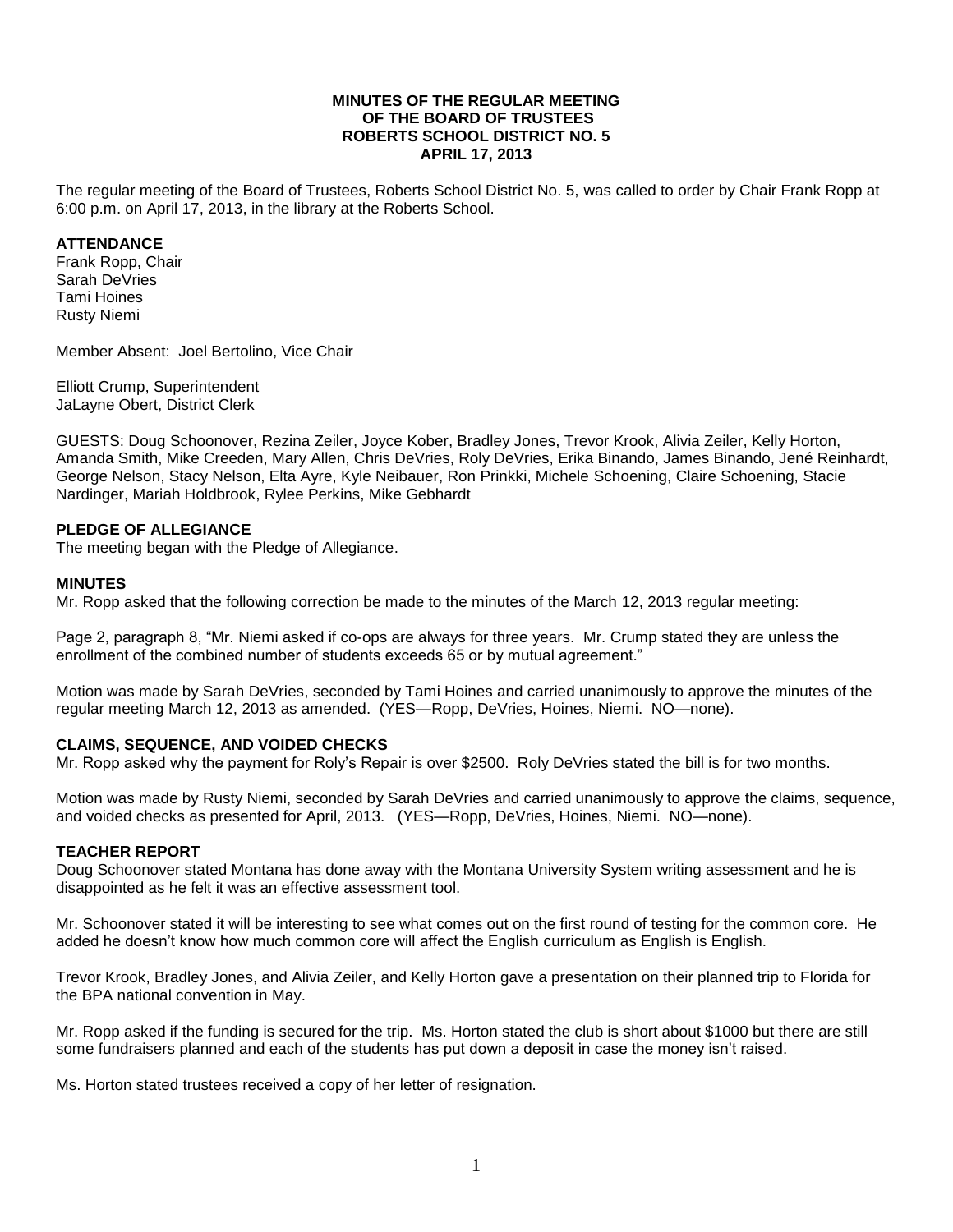#### **ATTENDANCE ISSUES**

Mr. Ropp called for a closed session at 6:20 p.m., stating the next issue to come before the Board involves an individual and it is his determination the individual's rights to privacy supersede the merits of public disclosure. He returned the meeting to regular session at 6:33 p.m.

Mr. Crump recommended credit for student C.S. be reinstated with the understating the student will maintain a "C" average in all classes.

Motion was made by Sarah DeVries, seconded by Rusty Niemi and carried unanimously to reinstate credit for student C.S. with the understanding the student maintain a "C" average in all classes. (YES—Ropp, DeVries, Hoines, Niemi. NO—none).

#### **PUBLIC COMMENT**

Ron Prinkki stated he feels the federal government is using the common core as a data mining process and he is concerned with keeping his child's testing information from being distributed nationwide. He asked that the district look at opt-out forms a parent could file to keep their student from being tested.

Mariah Holdbrook stated parents are concerned with academics and the amount of school time missed for school-related activities. She stated it would be helpful if students could get the material they miss some way other than a classmate's notes.

Mike Creeden stated the juniors and seniors enjoyed going to the legislature.

#### **PERSONNEL**

RESIGNATIONS – Mr. Crump stated he received letters of resignation from Abigail Reed and Kelly Horton and recommended the Board accept them.

Motion was made by Tami Hoines, seconded by Sarah DeVries and carried unanimously to accept the letter of resignation from Abigail Reed. (YES—Ropp, DeVries, Hoines, Niemi. NO—none).

Motion was made by Rusty Niemi, seconded by Sarah DeVries and carried unanimously to accept the letter of resignation from Kelly Horton. (YES—Ropp, DeVries, Hoines, Niemi. NO—none).

RECOMMENDATIONS FOR TENURED TEACHERS – Mr. Crump recommended the renewal of tenured teacher Crystal Wright for the 2013-2014 school year.

Motion was made by Sarah DeVries, seconded by Rusty Niemi and carried unanimously to approve the renewal of tenured teacher Crystal Wright for the 2013-2014 school year. (YES—Ropp, DeVries, Hoines, Niemi. NO—none).

Mr. Crump recommended the renewal of tenured teacher George Nelson for the 2013-2014 school year.

Motion was made by Tami Hoines, seconded by Sarah DeVries and carried unanimously to approve the renewal of tenured teacher George Nelson for the 2013-2014 school year. (YES—Ropp, DeVries, Hoines, Niemi. NO—none).

Mr. Crump recommended the renewal of tenured teacher Stacie Nardinger for the 2013-2014 school year.

Motion was made by Rusty Niemi, seconded by Sarah DeVries and carried unanimously to approve the renewal of tenured teacher Stacie Nardinger for the 2013-2014 school year. (YES—Ropp, DeVries, Hoines, Niemi. NO—none).

Mr. Crump recommended the renewal of tenured teacher Mary Allen for the 2013-2014 school year.

Motion was made by Sarah DeVries, seconded by Tami Hoines and carried unanimously to approve the renewal of tenured teacher Mary Allen for the 2013-2014 school year. (YES—Ropp, DeVries, Hoines, Niemi. NO—none.)

RECOMMENDATIONS FOR TEACHERS UP FOR TENURE – Mr. Crump recommended the granting of tenure and contract renewal for Jené Reinhardt for the 2013-2014 school year.

Motion was made by Rusty Niemi, seconded by Tami Hoines and carried unanimously to approve the granting of tenure and contract renewal for Jené Reinhardt for the 2013-2014 school year. YES—Ropp, DeVries, Hoines, Niemi. NO none).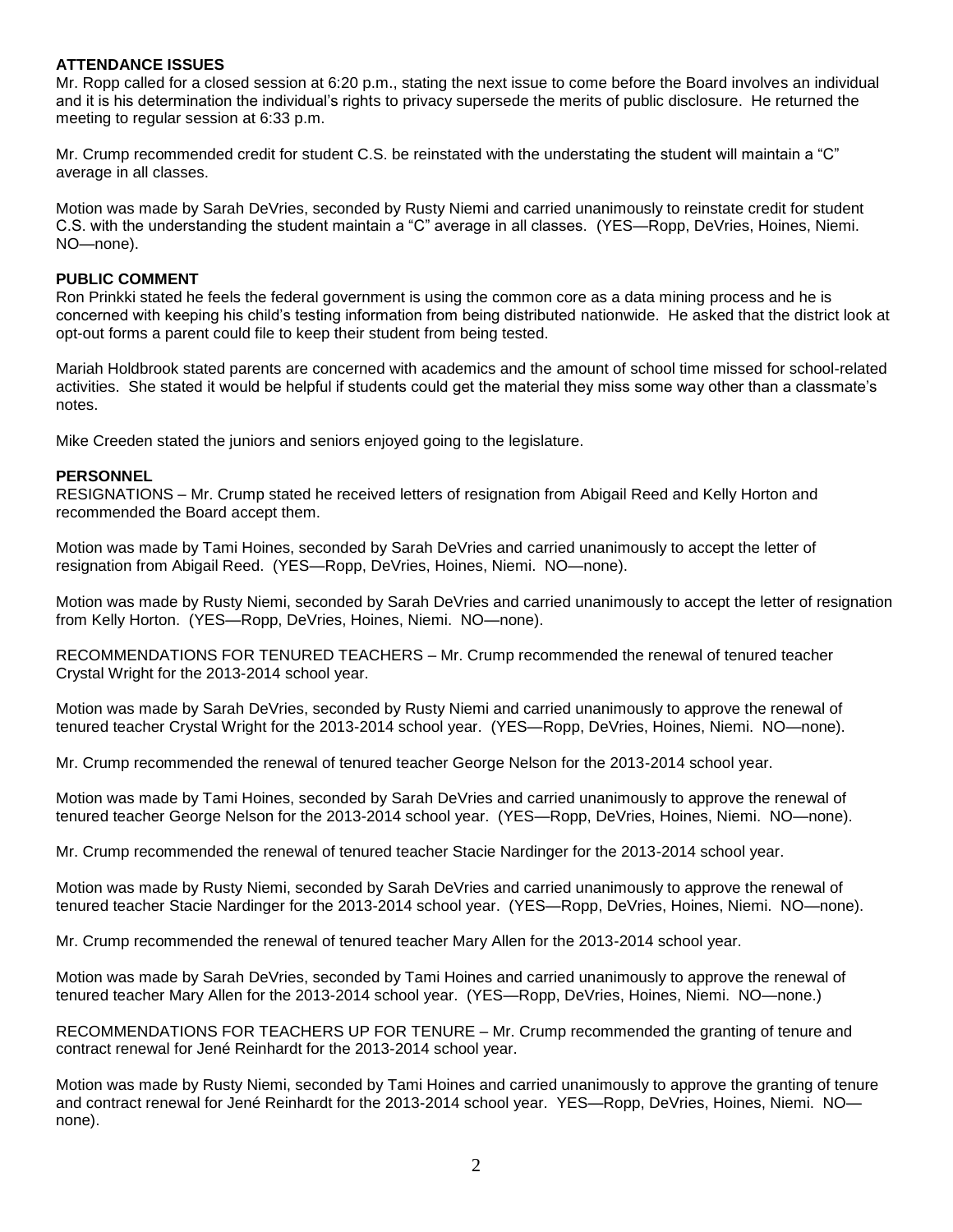Mr. Crump recommended the granting of tenure and contract renewal for Douglas Schoonover for the 2013-2014 school year.

Motion was made by Tami Hoines, seconded by Sarah DeVries and carried unanimously to approve the granting of tenure and contract renewal for Douglas Schoonover for the 2013-2014 school year. YES—Ropp, DeVries, Hoines, Niemi. NO—none).

RECOMMENDATIONS FOR NON-TENURED TEACHERS – Mr. Crump recommended the renewal of non-tenured teacher Kathryn O'Hara for the 2013-2014 school year.

Motion was made by Rusty Niemi, seconded by Tami Hoines and carried unanimously to approve the renewal of nontenured teacher Kathryn O'Hara for the 2013-2014 school year. (YES—Ropp, DeVries, Hoines, Niemi. NO—none).

#### **NEW BUSINESS**

HEALTH INSURANCE RATE – Mr. Crump stated we received our health insurance renewal rates for next year from the Joint Powers Trust. He stated if the district agrees to an additional year on last year's three-year commitment and 70% minimum employee participation in education sessions, the increase in premiums for next year is 8%, increasing single coverage from \$426.88 per month to \$460.20 per month. He stated he is recommending the Board approve Option 4 with an 8% increase for health insurance through the Joint Powers Trust for the 2013-2014 school year.

Motion was made by Rusty Niemi, seconded by Sarah DeVries and carried unanimously to approve the superintendent's recommendation of Option 4 with the Joint Powers Trust for health insurance for the 2013-2014 school year. (YES— Ropp, DeVries, Hoines, Niemi. NO—none).

NEXT YEAR'S CALENDAR – Mr. Crump stated he included two versions of next year's calendar in the Board packet but would like to table this item until next month when he has more feedback from staff.

ATHLETIC CO-OP – Mr. Crump stated the Board held a public meeting last week to gain input from the community about pursuing more athletic co-ops. He stated based on what he heard at the meeting, it would not in the best interests of the district to engage in additional athletic co-ops at this time.

Mr. Crump stated he feels if Fromberg needs our help with athletics, their athletes could come to Roberts and play under our colors and our coaches. He stated this is probably what should have been done with football with our athletes going to Fromberg.

Mr. Niemi stated we all understand what it means to be a Rocket and he appreciates that but also understands the strength in numbers and the desire to have winning teams.

Mr. Ropp stated Fromberg asked about co-oping all sports and we held a meeting to get input from our community and will relay those feelings to Fromberg.

James Binando asked if football will still be a co-op sport. Mr. Crump stated that co-op is in place for two more years.

Erika Binando asked if the district is thinking about going back to cross country in the fall. Mr. Crump stated he would like to see Roberts boys in blue and gold in the fall.

JOB DESCRIPTIONS – Mr. Crump stated it is time to begin negotiating with both certified and classified staff and distributed copies of job descriptions for the Board's review.

### **OLD BUSINESS**

CERTIFIED NEGOTIATIONS – Mr. Crump asked that a meeting date be set with the negotiators for the teachers. The meeting was set for Tuesday, April 23, at 4:00 p.m.

MISCELLANEOUS – Mr. Ropp stated other old business items he has noted are the science teacher/guidance counselor position, new bus, and budget transfer questions.

Mr. Ropp stated Roly DeVries should be involved in the process of obtaining a new bus.

Mr. Ropp stated at an earlier meeting Mrs. Obert reported a concern that the amount budgeted for food in the General Fund may be insufficient. He stated he consulted the School Law Book and attorney for MTSBA and line item transfers must be approved by the Board.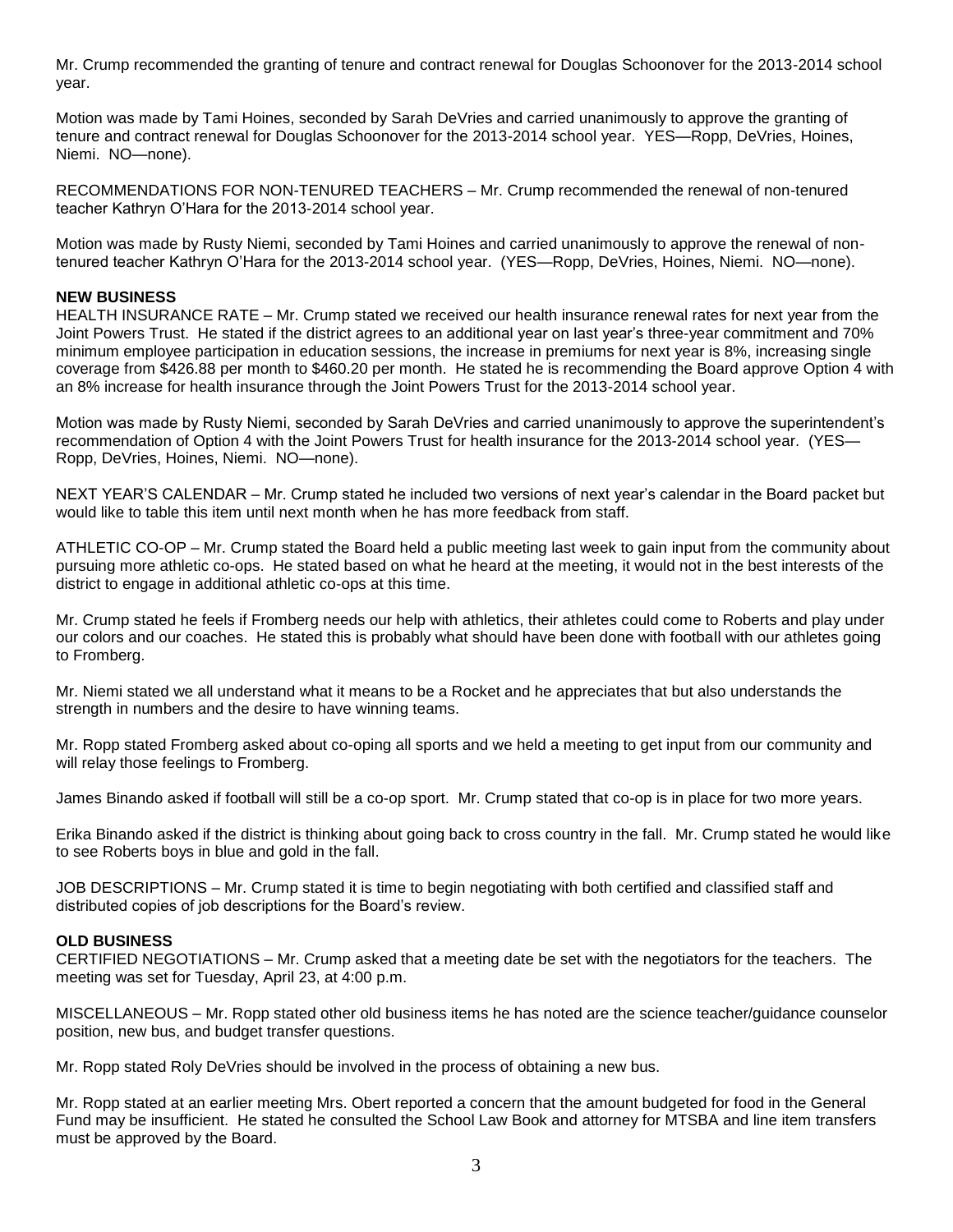Mrs. Obert stated she was only reporting a concern, not making a line item transfer. She stated she wanted the Board to know the amount would need to be increased in next year's budget.

### **SUPERINTENDENT REPORT**

SUPERINTENDENT SCHEDULE – Mr. Crump stated we need to schedule a special meeting to discuss plans for next year in programs, budget, and calendar. It was determined that meeting will be Tuesday, May 7, at 6:00 p.m.

ACCREDITATION – Mr. Crump stated the district received accreditation in all three schools with no deviations.

\_\_\_\_\_\_\_\_\_\_\_\_\_\_\_\_\_\_\_\_\_\_\_\_\_\_\_\_\_\_\_\_\_\_\_\_\_\_\_ \_\_\_\_\_\_\_\_\_\_\_\_\_\_\_\_\_\_\_\_\_\_\_\_\_\_\_\_\_\_\_\_\_\_\_\_\_\_

STUDENT UPDATE – Mr. Crump stated our student count is down three to 113.

### **ADJOURNMENT**

Mr. Ropp adjourned the meeting at 7:15 p.m.

Board Chair **District Clerk**